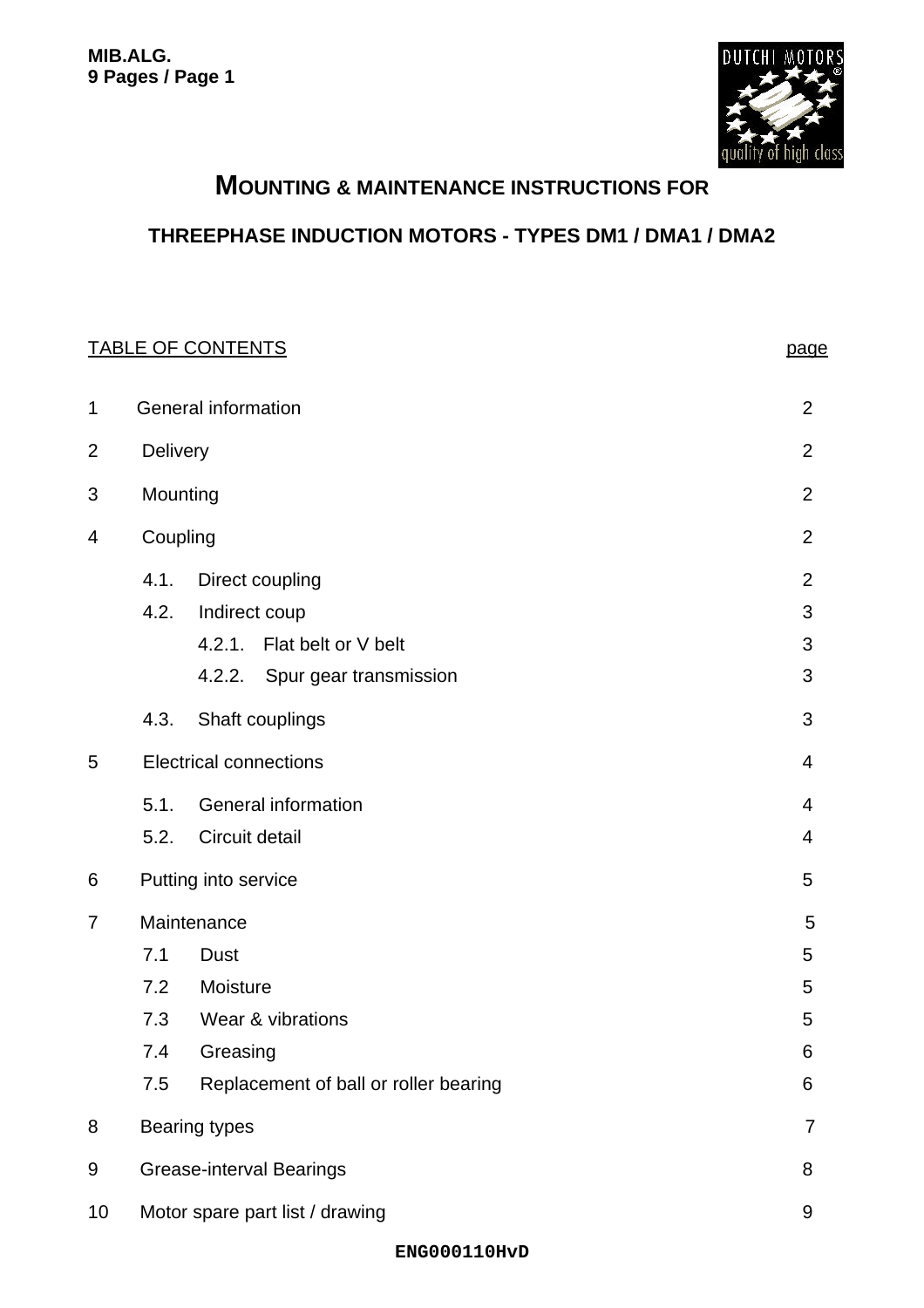

## **1. GENERAL INFORMATION**

This manual concerns normal three phase induction motors with an output varying from small to middle size; they are externally cooled, totally enclosed, supplied in a cast iron or aluminium frame and provided with ball bearings or roller bearings, lubricated with grease**.**

## **2. DELIVERY**

After receipt, remove the package material, if any, and mind the parts that have been delivered loose.

Check the motor to see whether transport damage has occurred. You should be able to rotate the shaft easily and smoothly by hand.

Compare the details on the nameplate with those of the power network and with the requirements of the motor.

#### **3. MOUNTING**

The motor must be fixed on a stable, clean and flat foundation with good fitting foundation bolts, using washers.

Never mount a motor manufactured for a horizontal mounting on a surface with an angle of inclination of more than 15 degrees without consulting the supplier in advance.

Foot & flange motors always have to be mounted in such a way that the drain holes, if any, are situated at the bottom, otherwise you risk that moisture will condensate in the motor and cannot be drained off. To this end you need to remove the drain plugs.

Under no circumstances the entrance of cooling air, drafted by the cooling fan, may be obstructed. This will cause overheating of the motor.

Special attention is required where motors will be located in small-enclosed rooms. The ambient cooling temperature must not exceed 40 ºC, unless otherwise agreed upon at the time of ordering.

## **4. COUPLING**

#### **4.1 Direct coupling**

The motor and driven shafts must be accurately aligned. In case of a flexible coupling, the manufacturers distance between the parts to be coupled must be adhered to, also the degree of misalignment must be within the makers tolerance. We do not recommend using solid couplings.

#### **ENG000110HvD**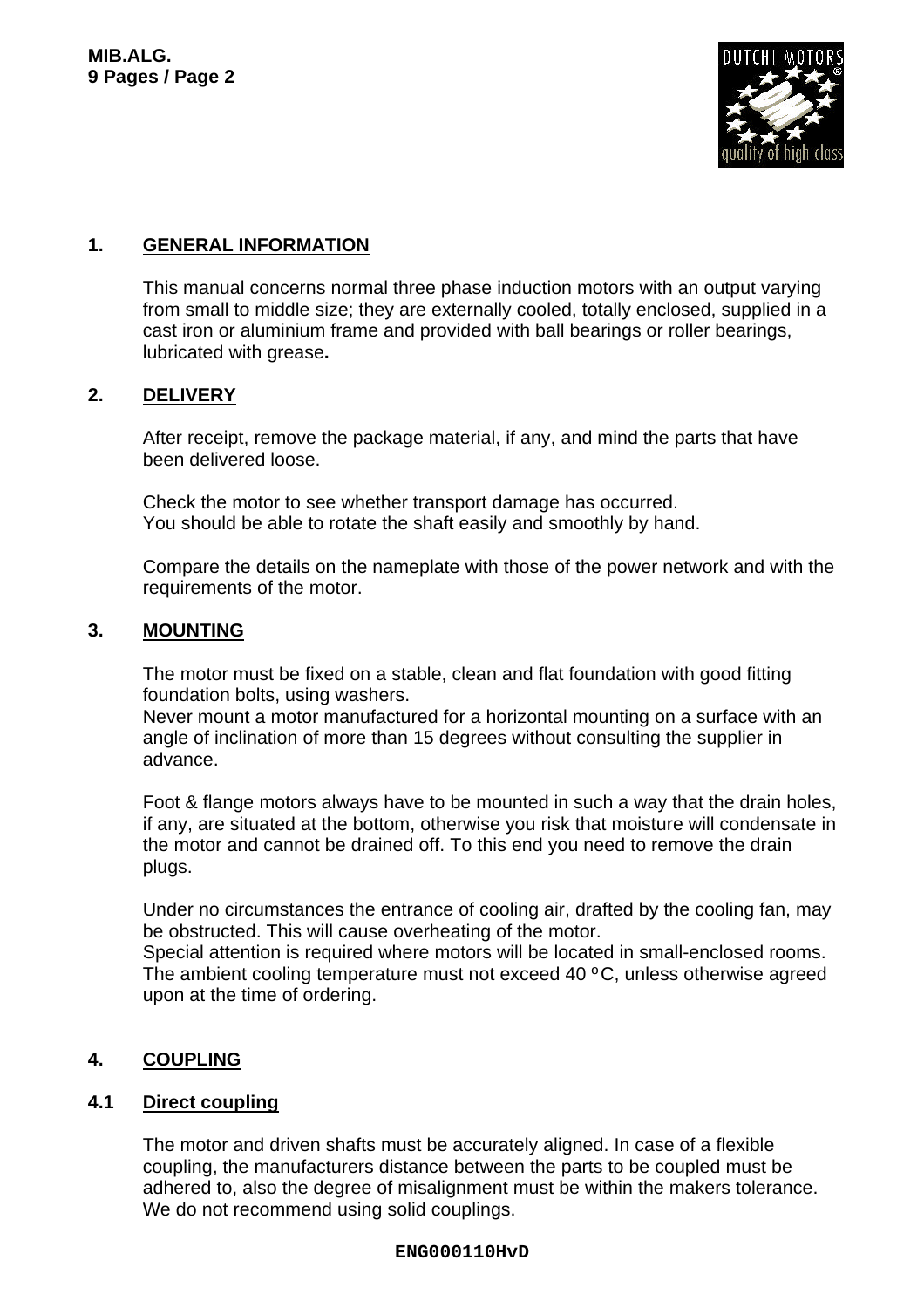

### **4.2 Indirect coupling**

#### **4.2.1. Flat or V Belts**

Mount the motor on slide rails in order to adjust belt tension. The belt pulley has to be fitted hard up the shoulder of the shaft. The pulley center line should be within the shaft center line. Use correctly sized belts with a correct profile and in sufficient numbers to drive without slip and undue tension. Align both pulleys accurately in such a way that the center of both pulleys are in line.

A belt pulley, which is either too small or too wide, or too high, a tension on the belt may damage the bearing or cause a shaft break. In case of doubt, consult the supplier.

### **4.2.2. Spur Gear Drives**

The motor and the driven machine have to be positioned in such a way that the two gears align correctly. The motor should then be fixed with dowels.

#### **4.3. Shaft couplings and pulleys etc.**

Remove the corrosion protection from the shaft extension and the coupling elements. The coupling parts, belt pulleys and gear wheels need to be dynamically balanced and fit easily on the shaft and to be provided with good fitting keyway.

In the factory the rotor has already been dynamically balanced including a half key in the shaft.

The dimension and the tolerances of the shaft extension and the key are indicated on the motor dimension sheet.

Assembling the coupling elements has to been done with great care. Careless handling may damage the bearings, shaft or end shields.

Do not file or emery on the shaft to achieve a fit!

When fitting pulleys couplings or bearings, we recommend using heat elements; therefore the part to be mounted has to be heated till  $\pm$  100 °C.

A large washer and setscrew can be useful for pushing on pulleys using the tapped hole in the shaft. Only use proper tools for removing the above mentioned parts e.g. pulley drawers.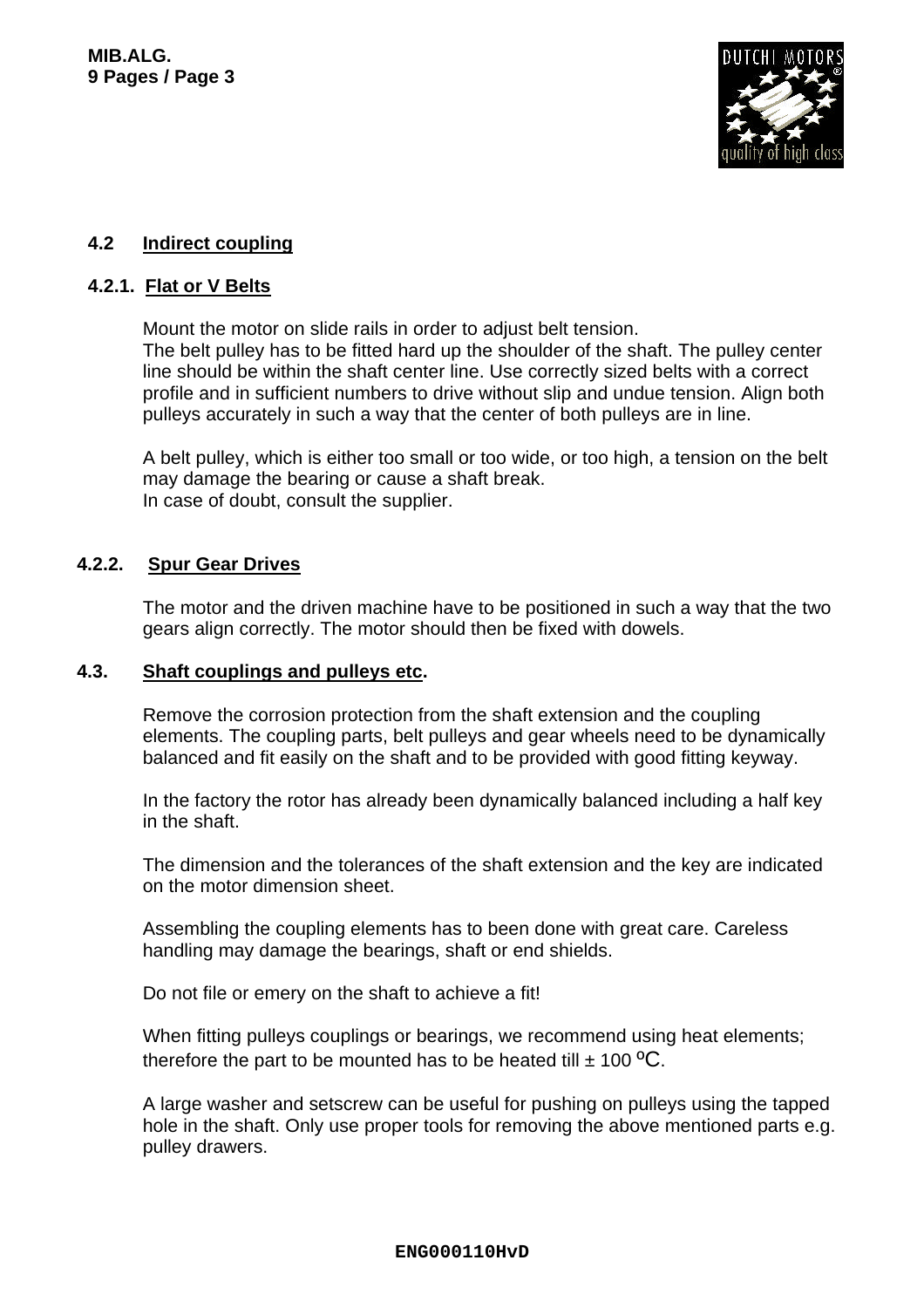

## **5. ELECTRICAL CONNECTION**

#### **5.1. General information**

On delivery the motor will rotate clockwise looking at the drive when the phases L1, L2 and L3 are connected respectively to the connection terminals U1, V1 and W1. Exchanging any two-phase lines can change the direction of rotation. When a motor is only suited for one direction of rotation, it is indicated with an arrow on the motor fan cowl.

Connecting cables must comply with the IEC regulations. Line fuses only protect the cables in case of short–circuiting and do not constitute a safeguard against the overheating of the winding caused by overload. Therefore it is recommended that a motor start- and overload protection is mounted, giving single phase and overload protection.

## **5.2. Circuit**

Normally our motors are provided with a terminal box with six connections, to which six leads from the winding are connected either in a delta connection or in a star connection by means of connection links.

Usually two voltages are indicated on the rating–plate of these motors, which mean that the motor can be connected to a circuit having one of these voltages. If the mains voltage is corresponding with the lowest indicated voltage, the winding has to be connected in delta connection (see figure 1); if it is corresponding with the highest indicated voltage, the winding has to be connected in star connection (see figure 2).

A motor with e.g. 230/400V on its rating–plate is suited to be switched on directly, on a circuit with a voltage of 230 V between phases with the winding connected in a delta connection, or on a circuit with a voltage of 400 V with the winding connected in a star connection.

If the motor is switched on with a star–delta starter the motor is only suited for a main voltage on the rating-plate, this is the delta voltage. In this case, the connection strips on the terminal box have to be removed when the motor is connected. The star/delta connection will be made successively during the start up. If only one voltage is indicated on the nameplate together with the delta sign, the motor can be switched on directly at the indicated voltage or with a star/delta starter.

Pole change motors (for two or more speeds) are connected according to a diagram sent together with the motor.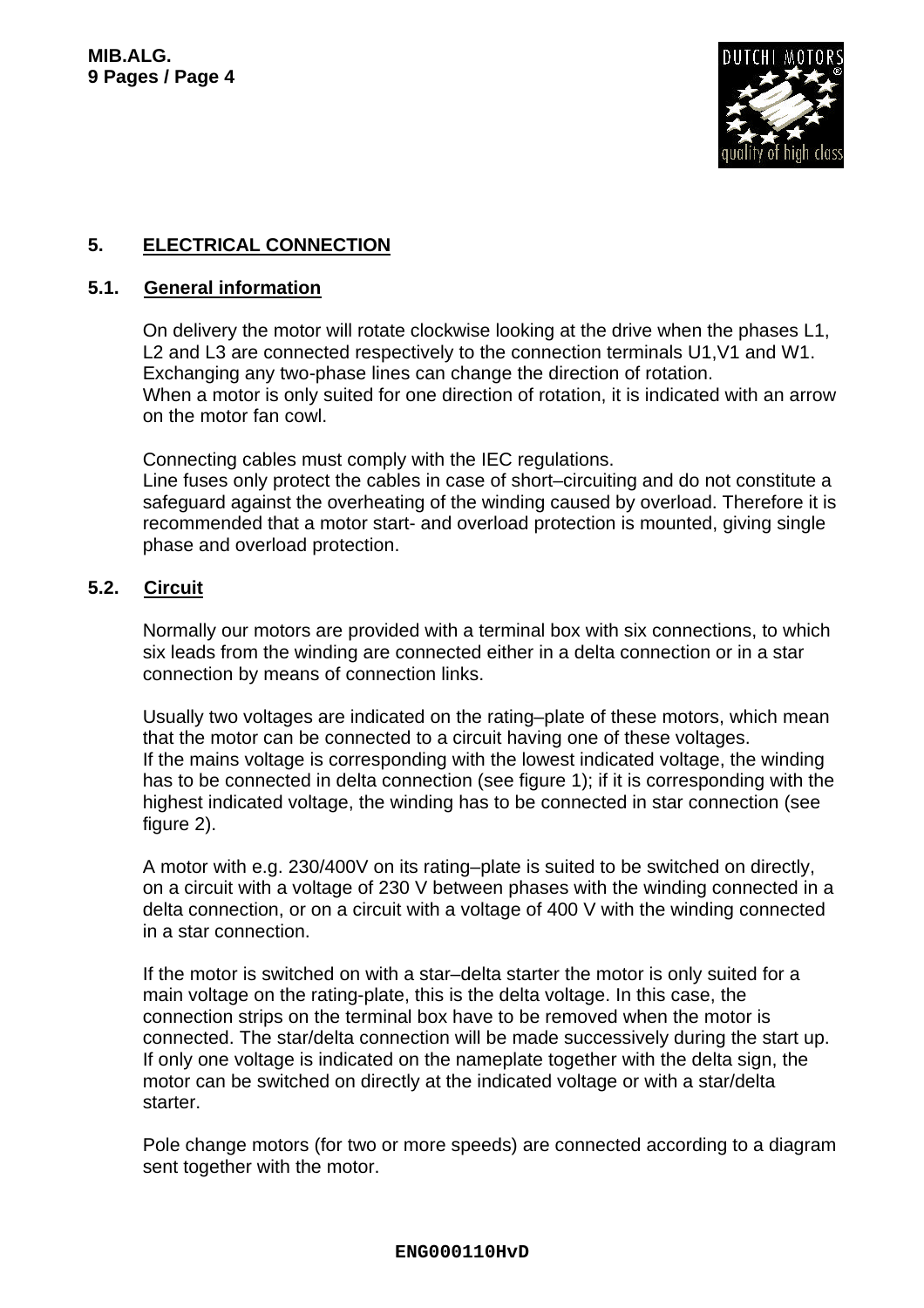

## **6. PUTTING INTO SERVICE**

Before putting a motor into service, one should check especially when the motor has not been used for a long time that the insulation resistance of the winding is sufficient. The insulation resistance has to be at least 100 M $\Omega$  on a 1000V megger. If the insulation resistance is not high enough, the motor has to be dried out revarnished or rewound.

Check all connections and adjust the thermal protection units to the correct current. Switch the motor on in a no load state to determine the direction of rotation. Load the motor gradually and check whether it runs without vibration.

The motor can be used under a variation of the main voltage  $\pm$  5% or frequency variation of max.  $\pm 2\%$  compared to the nominal frequency or nominal voltage, in compliance with the international regulations for electric machines.

### **7. MAINTENANCE**

The totally enclosed and fan cooled three phase squirrel cage induction motors require very little maintenance.

Nevertheless it is recommended to check the motor regularly in order to prevent a breakdown caused by dust, moisture, vibrations, too much or too little greasing.

#### **7.1. Dust**

The outer parts of the totally enclosed motors, especially the cooling ribs or cooling channels, have to be kept as clean as possible in order not to obstruct the cooling air from the fan extracting the heat from the motor frame.

#### **7.2. Moisture**

Motors that are stalled for a long time, should be started from time to time to prevent moisture affecting the windings in the long term. Before putting the motor into service, one should check especially when the motor has not been used for a long time that the insulation resistance of the winding is sufficient.

#### **7.3. Wear & vibration**

To prevent abnormal wear & vibration, one should:

- a. Take care that the tension of the belt or the chain is not too high;
- b. Check whether the mounting of directly coupled machines is correct;
- c. Check whether the foundation bolts to fasten the motor and the slide rails are tightly fixed.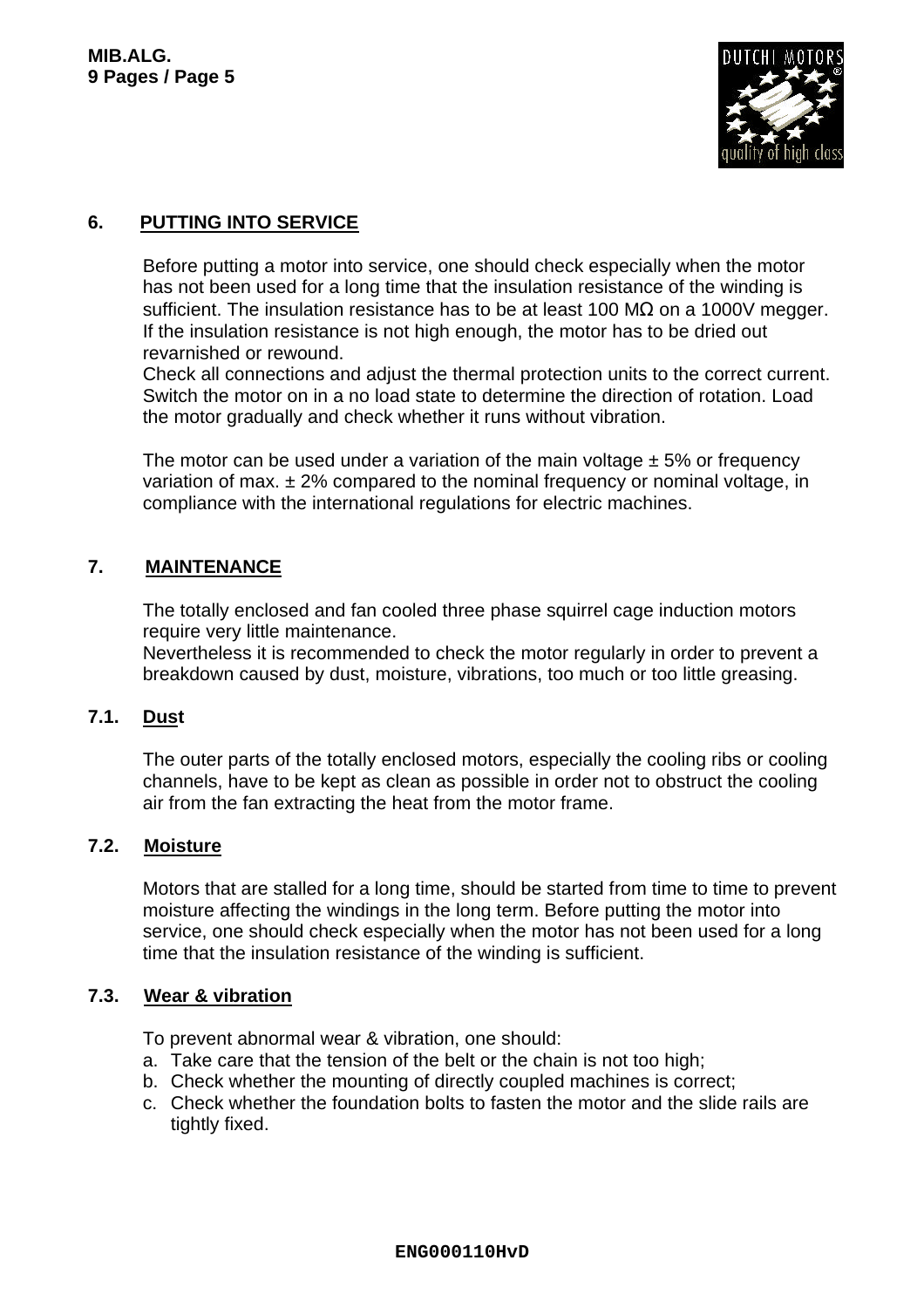

## **7.4. Greasing**

Before the motor leaves the factory, the bearings are filled with a high quality Lithium base grease.

The sizes 56 up to and including 250 are provided with shielded/sealed bearings (ZZ), which have been filled with lifetime grease by the manufacture of the bearings.

Motors with sealed bearings and no re-lubrication system require no maintenance other than checking for noise & temperature during their lifetime.

Sizes 280 up to and including 400, has been provided with a permanent lubrication system containing a grease valve.

The lubrication must take place when the machine is running.

The old grease is ejected from the grease valve thus maintaining the correct level and avoiding overfilling which would be harmful.

#### **7.5. Replacement of ball or roller-bearings**

When a bearing has to be replaced, the old bearing has to be removed from the shaft with proper tools in order not to damage the shaft. Thereupon the bearing location on the shaft has to be cleaned and checked thoroughly.

To fit a new bearing correctly, heat to 100 <sup>o</sup>C with an electric induction heater, then slip quickly onto the shaft up to the stop. In the case of a roller bearing only fit the inner part of this bearing with the induction heater.

Do not mount the end shield until the bearing has cooled down.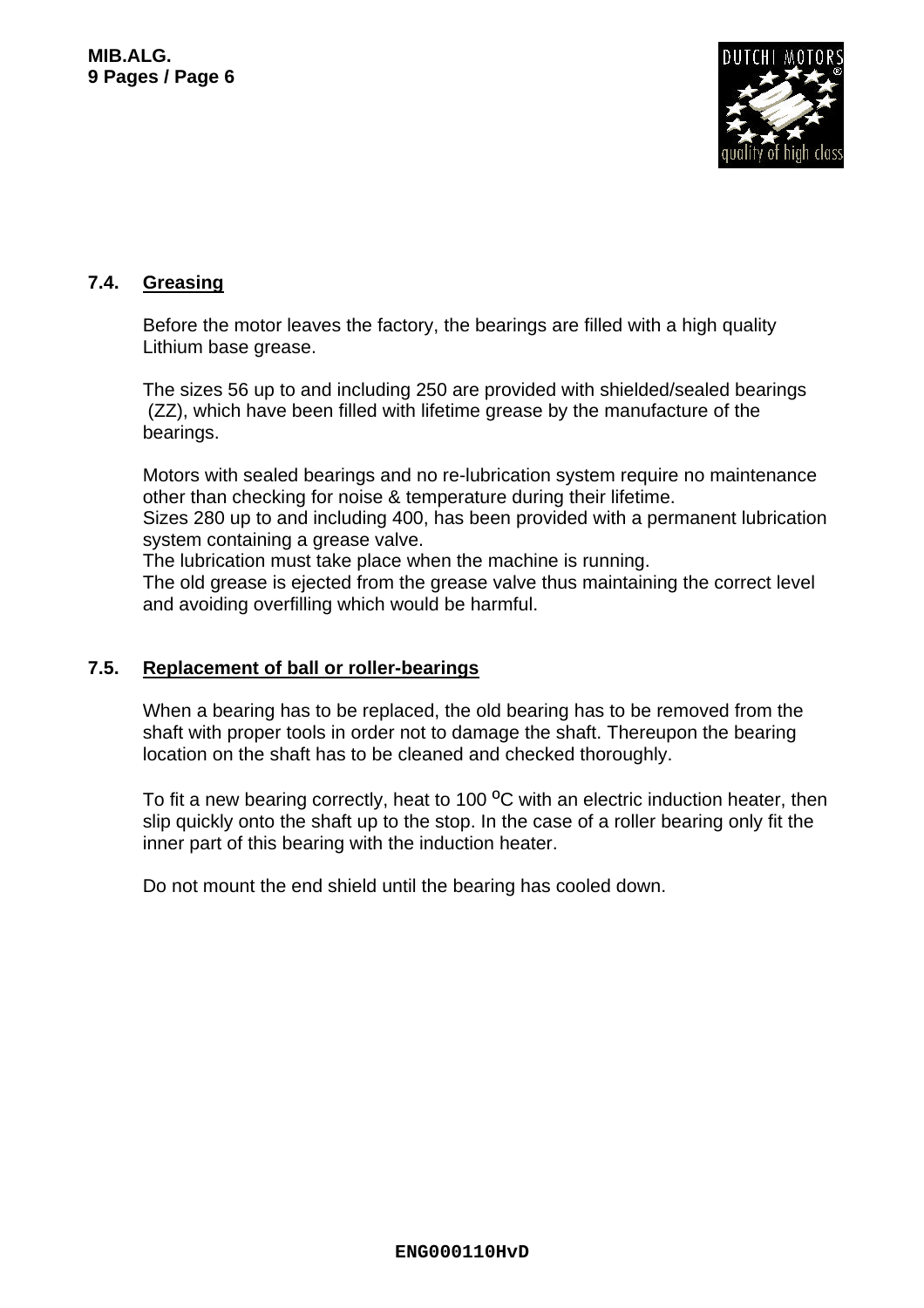

# **8. Bearing type**

| <b>Dutchi</b>     | <b>Poles</b>   | type of bearing                |                                                                           |
|-------------------|----------------|--------------------------------|---------------------------------------------------------------------------|
| <b>Motor type</b> |                | <b>Driven end</b>              | <b>Non Driven end</b>                                                     |
|                   |                |                                |                                                                           |
| DMA1/DMA2-56      | 2/4            | 6201 ZZ C3 / 6201 ZZ           | 6201 ZZ C3 / 6201 ZZ                                                      |
| DMA1/DMA2-63      | 2/4            | 6202 ZZ C3 / 6201 ZZ           | 6201 ZZ C3 / 6201 ZZ                                                      |
| DMA1/DMA2-71      | 2/4/6          | 6203 ZZ C3 / 6202 ZZ           | 6202 ZZ C3 / 6202 ZZ                                                      |
| DM1/DMA1/DMA2-80  | 2/4/6/8        | 6204 ZZ / 6204 ZZ C3 / 6204 ZZ | 6204 ZZ / 6203 ZZ C3 / 6204 ZZ                                            |
| DM1/DMA1/DMA2-90  | 2/4/6/8        | 6205 ZZ / 6205 ZZ C3 / 6205 ZZ | 6205 ZZ / 6204 ZZ C3 / 6205 ZZ                                            |
| DM1/DMA1/DMA2-100 | 2/4/6/8        |                                | 6206 ZZC3 / 6206 ZZ C3 / 6206 ZZ C3 6206 ZZ C3 / 6206 ZZ C3 / 6206 ZZ C3  |
| DM1/DMA1/DMA2-112 | 2/4/6/8        |                                | 6306 ZZ C3 / 6306 ZZ C3 / 6306 ZZ C3 6306 ZZ C3 / 6306 ZZ C3 / 6306 ZZ C3 |
| DM1/DMA1/DMA2-132 | 2/4/6/8        |                                | 6308 ZZ C3 / 6308 ZZ C3 / 6308 ZZ C3 6308 ZZ C3 / 6308 ZZ C3 / 6308 ZZ C3 |
| DM1-160           | 2/4/6/8        | 6309 ZZ C3                     | 6309 ZZ C3                                                                |
| DM1-180           | 2/4/6/8        | 6311 ZZ C3                     | 6311 ZZ C3                                                                |
| DM1-200           | 2/4/6/8        | 6312 ZZ C3                     | 6312 ZZ C3                                                                |
| DM1-225           | 2/4/6/8        | 6313 ZZ C3                     | 6313 ZZ C3                                                                |
| DM1-250           | 2/4/6/8        | 6314 ZZ C3                     | 6314 ZZ C3                                                                |
| DM1-280           | $\overline{2}$ | 6314 C3                        | 6314 C3                                                                   |
| DM1-280           | 4/6/8          | 6317 C <sub>3</sub>            | 6317 C <sub>3</sub>                                                       |
| DM1-315           | $\overline{2}$ | 6317 C <sub>3</sub>            | 6317 C3                                                                   |
| DM1-315           | 4/6/8          | 6319 C3                        | 6319 C3                                                                   |
| DM1-355           | $\overline{2}$ | <b>NU317</b>                   | 6317 C3                                                                   |
| DM1-355           | 4/6/8          | <b>NU322</b>                   | 6320 C3                                                                   |
| DM1-400           | 4/6/8          | <b>NU326</b>                   | 6326 C3                                                                   |

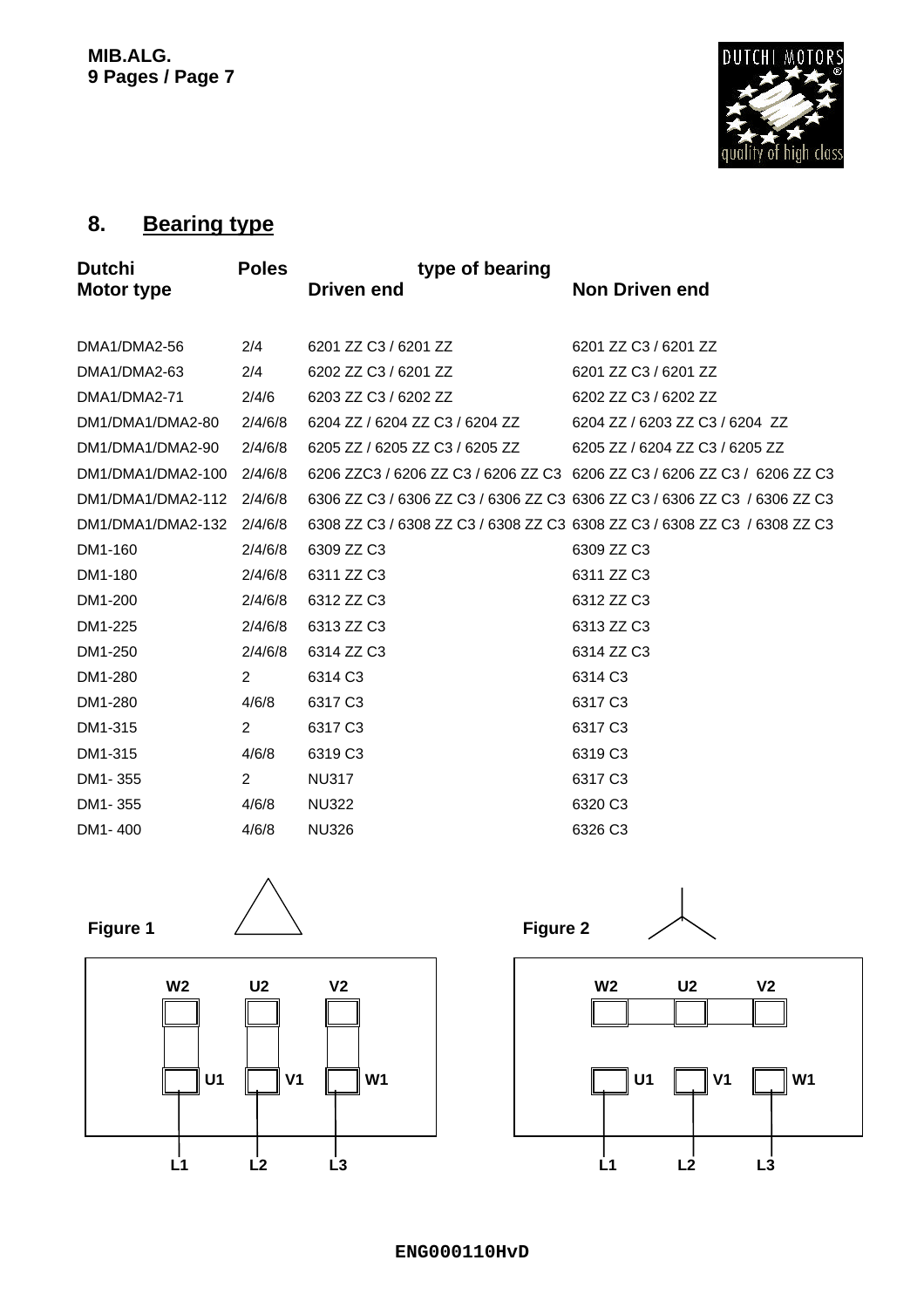

## **9 Grease-interval Bearings**

By the term "greasing interval" we mean the number of working hours after which the bearing lubricant has to be replaced.

Electric motors have such a wide range of application that they must cope with many adverse conditions as for instance dust, moisture, vibration, temperature, chemicals, marine atmosphere and of course, the mounting position and loading of the driven machine.

Generally we can say lubrication life is a product of time, speed and the bearing size. Due to the impact of all these factors, it is practically impossible to determine any exact values that are valid under all circumstances. Nevertheless it is necessary to provide at least some guidelines concerning greasing to the user.

Under normal load and environmental conditions the quality of the grease ensures proper operation of the motor for about 20000 service hours with 2-pole design and 40000 service hours with multi pole design. If not otherwise agreed upon the grease need not be refilled during this period. Nevertheless the condition of the grease filling should be occasionally checked also within the said lubricating intervals. The stated service hours are only current under operation with rated speed. For relubrication thoroughly clean the bearings with a suitable solvent and use the same or substitute grades specified by the motor manufacturer. Bear in mind, however, that the bearings should be filled only up to about 2/3 of their free space as a complete filling of the bearings and bearing covers results in an increased bearing temperature and therefore in increased wear. For bearings with relubricating facility regrease at the grease fitting with the motor running according to the grease amount required for the motor in case. The relubrication intervals should be looked up in the following table:

A chemically aggressive environment, extreme moistness, strong vibrations, high or low ambient temperatures are not normal circumstances and such conditions must be taken into account.

| Construction size           | Two pole motors | Four-pole and multi-pole motors |
|-----------------------------|-----------------|---------------------------------|
|                             |                 |                                 |
| 280 up to and including 400 | 2 000 hours     | $4000$ hours                    |